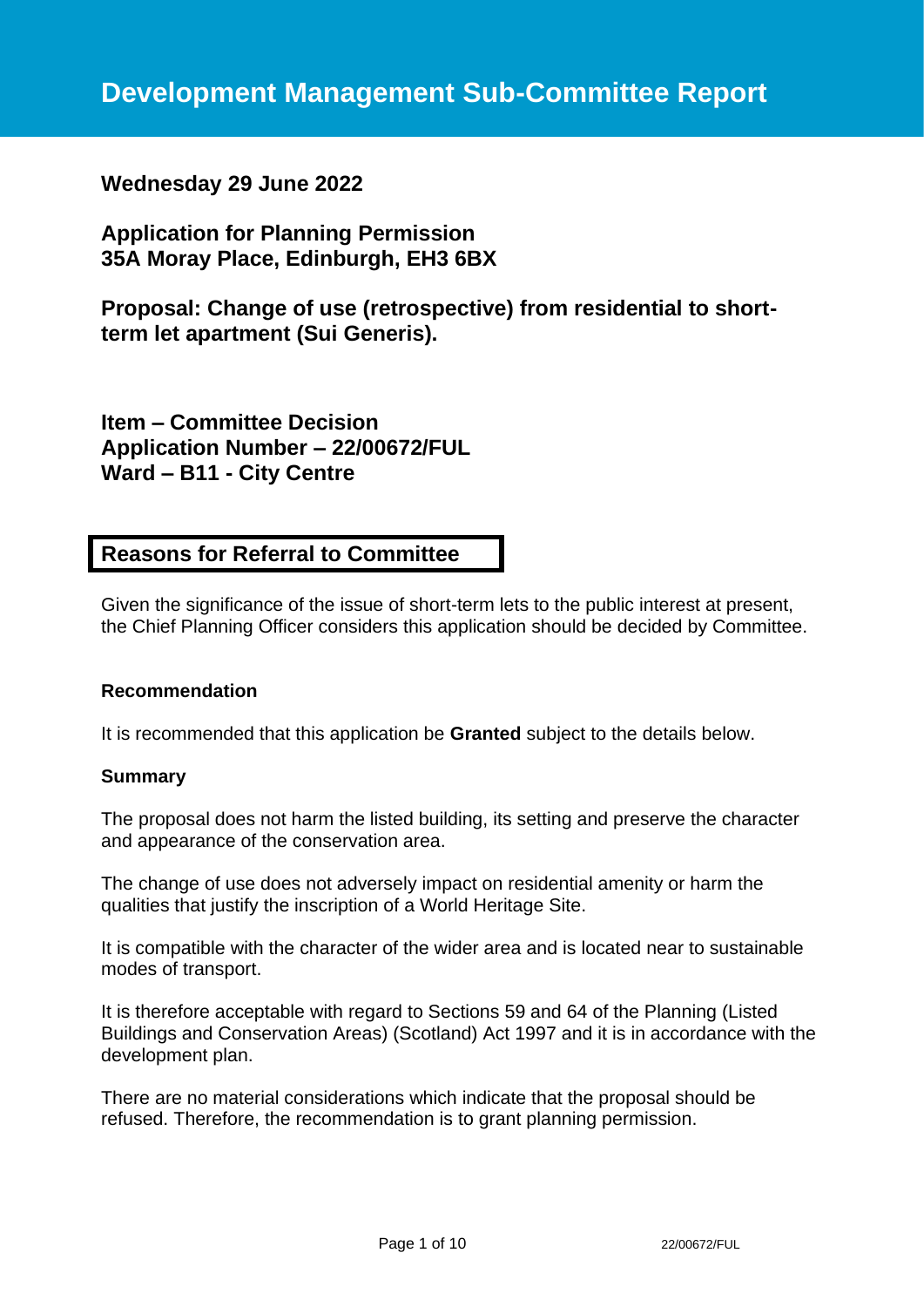# **SECTION A – Application Background**

### **Site Description**

The proposal site is a basement floor residential property located on the south side of Moray Place near the junction with Great Stuart Street.

The site forms part of a Category A Listed Building (dated 03.10.1967, LB reference: LB29369), an early 19th century four-storey and basement classical terrace.

The terrace is constructed in ashlar sandstone, with black wrought iron railings bordering the pavement and entrances at ground and basement level.

The entrance to the property is via a private external staircase accessed from the pavement.

The site is located within a primarily residential area with some commercial uses nearby.

It is located within the New Town Conservation Area and the World Heritage Site.

### **Description Of The Proposal**

The proposal is for a retrospective change of use from residential to short term holiday let (sui generis).

#### **Supporting Information**

Planning Statement

#### **Relevant Site History**

No relevant site history.

#### **Other Relevant Site History**

No relevant site history.

#### **Pre-Application process**

There is no pre-application process history.

**Consultation Engagement -** No consultations undertaken.

#### **Publicity and Public Engagement**

**Date of Neighbour Notification:** 17 February 2022 **Date of Renotification of Neighbour Notification:** Not Applicable **Press Publication Date(s):** 25 February 2022; **Site Notices Date(s):** 22 February 2022; **Number of Contributors: 1**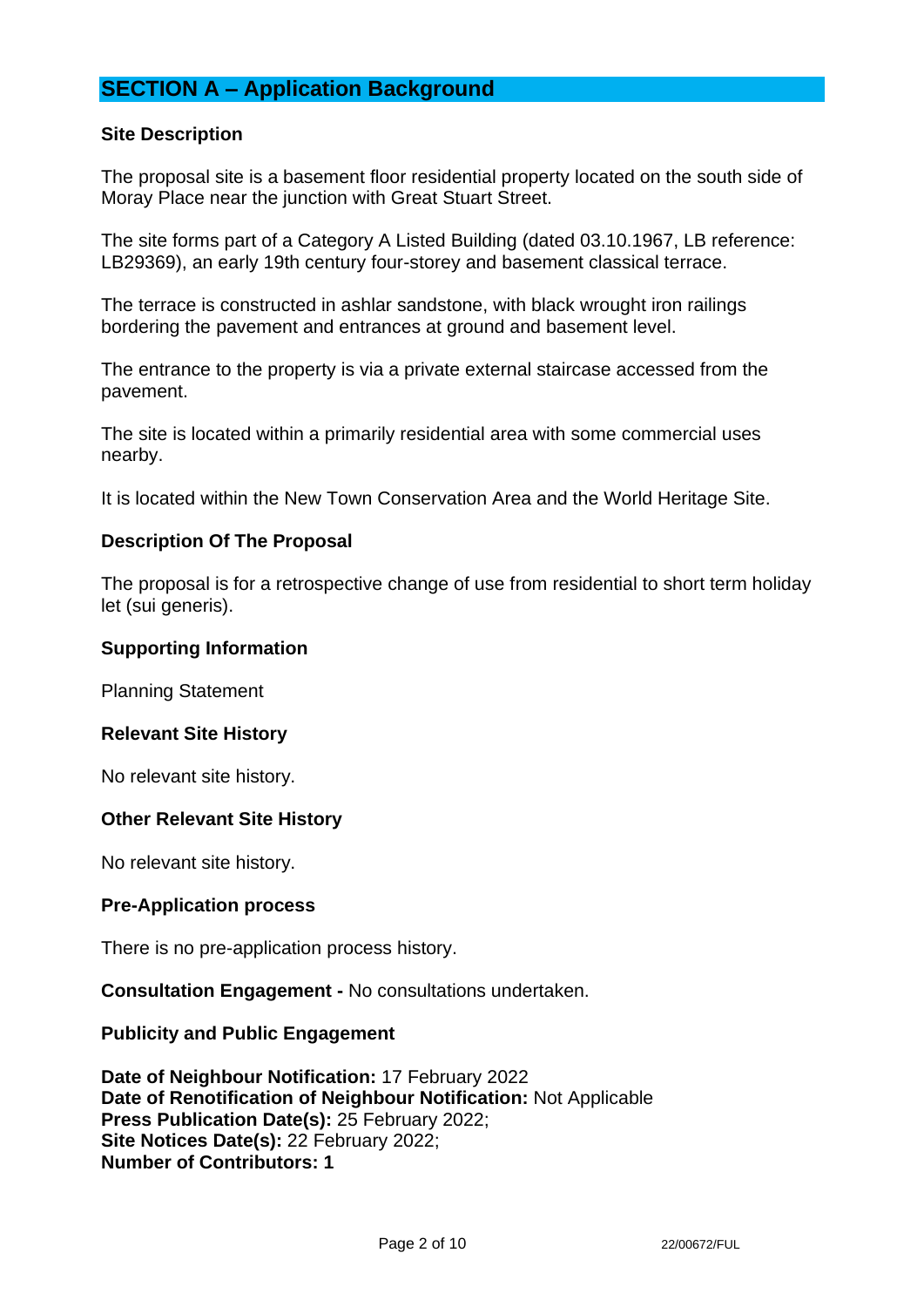# **Section B - Assessment**

### **Determining Issues**

Due to the proposals relating to a listed building(s) and being within a conservation area, this report will first consider the proposals in terms of Sections 59 and 64 of the Planning (Listed Buildings and Conservation Areas) (Scotland) Act 1997 (the "1997 Heritage Act"):

a) Is there a strong presumption against granting planning permission due to the proposals:

- I. harming the listed building or its setting? or
- II. conflicting with the objective of preserving or enhancing the character or appearance of the conservation area?

b) If the strong presumption against granting planning permission is engaged, are there any significant public interest advantages of the development which can only be delivered at the scheme's proposed location that are sufficient to outweigh it?

This report will then consider the proposed development under Sections 25 and 37 of the Town and Country Planning (Scotland) Act 1997 (the 1997 Act):

If the proposal is in accordance with the development plan the determination should be to grant planning permission unless material considerations indicate otherwise?

If the proposal is not in accordance with the development plan the determination should be refuse planning permission unless material considerations indicate otherwise?

In the assessment of material considerations this report will consider:

- − the Scottish Planning Policy presumption in favour of sustainable development, which is a significant material consideration due to the development plan being over 5 years old;
- − equalities and human rights;
- − public representations; and
- any other identified material considerations.

#### **Assessment**

To address these determining issues, it needs to be considered whether:

### **a) The proposals harm the listed building and its setting?**

The following HES guidance is relevant in the determination of this application:

− Managing Change in the Historic Environment - Use and Adaptation of Listed Buildings

No physical changes occur from the change of use.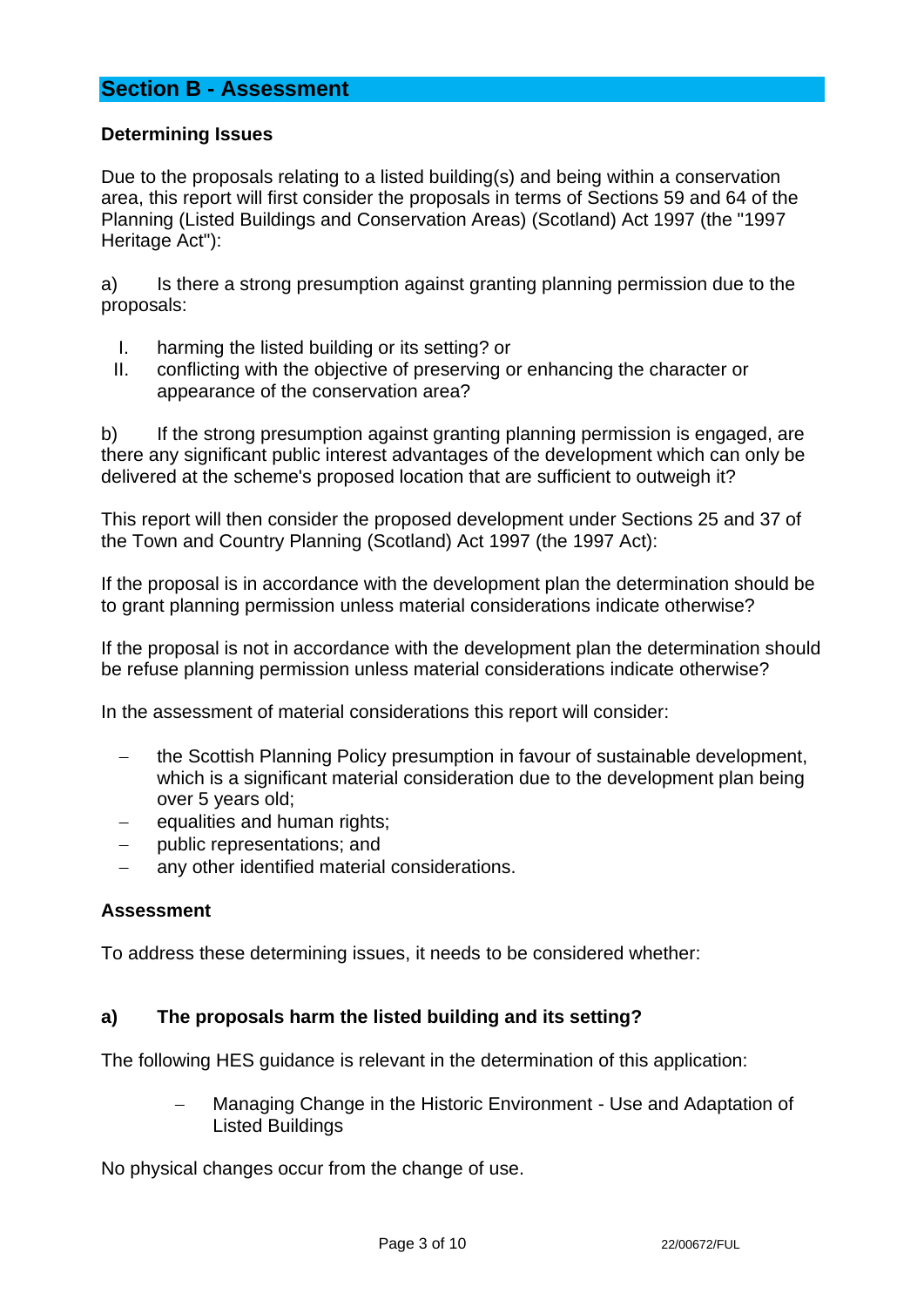The proposal does not alter the character, appearance or historical interest of the listed building.

All other listed buildings within the vicinity of the site are not materially impacted upon by this change of use.

# **Conclusion in relation to the listed building**

The proposal is acceptable with regard to Section 59 of the Planning (Listed Buildings and Conservation Areas) (Scotland) Act 1997 and relevant HES guidance.

# **b) The proposals harm the character or appearance of the conservation area?**

The New Town Conservation Area Character Appraisal states that the area is typified by the formal plan layout, spacious stone built terraces, broad streets and an overall classical elegance. The buildings are of a generally consistent three storey and basement scale, with some four storey corner and central pavilions.

The impact on the appearance of the conservation area is neutral as no visible change has occurred.

The immediate character of the conservation area is mainly residential, however other uses are evident nearby including offices on the east side of Moray Place. In addition, some commercial uses are evident in surrounding area.

Use of the property for this commercial purpose is not at odds with the wider character of the conservation area.

## **Conclusion in relation to the conservation area**

The proposal preserves the character and appearance of the conservation area therefore is acceptable with regard to Section 64 of the Planning (Listed Buildings and Conservation Areas) (Scotland) Act 1997.

## **c) The proposals comply with the development plan?**

The development plan comprises the Strategic and Local Development Plans. The relevant Edinburgh Local Development Plan 2016 (LDP) policies to be considered are:

- − LDP Environment policy Env 1, Env 3, Env 4 and Env 6
- − LDP Housing policy Hou 7

The non-statutory 'Listed Buildings and Conservation Area' guidance is a material consideration that is relevant when considering policy Env 3, Env 4 and Env 6.

## Impact on the character and appearance of the Listed Building and Conservation Area

This has been assessed in sections a) and b). The proposals comply with LDP policy Env 4 and Env 6.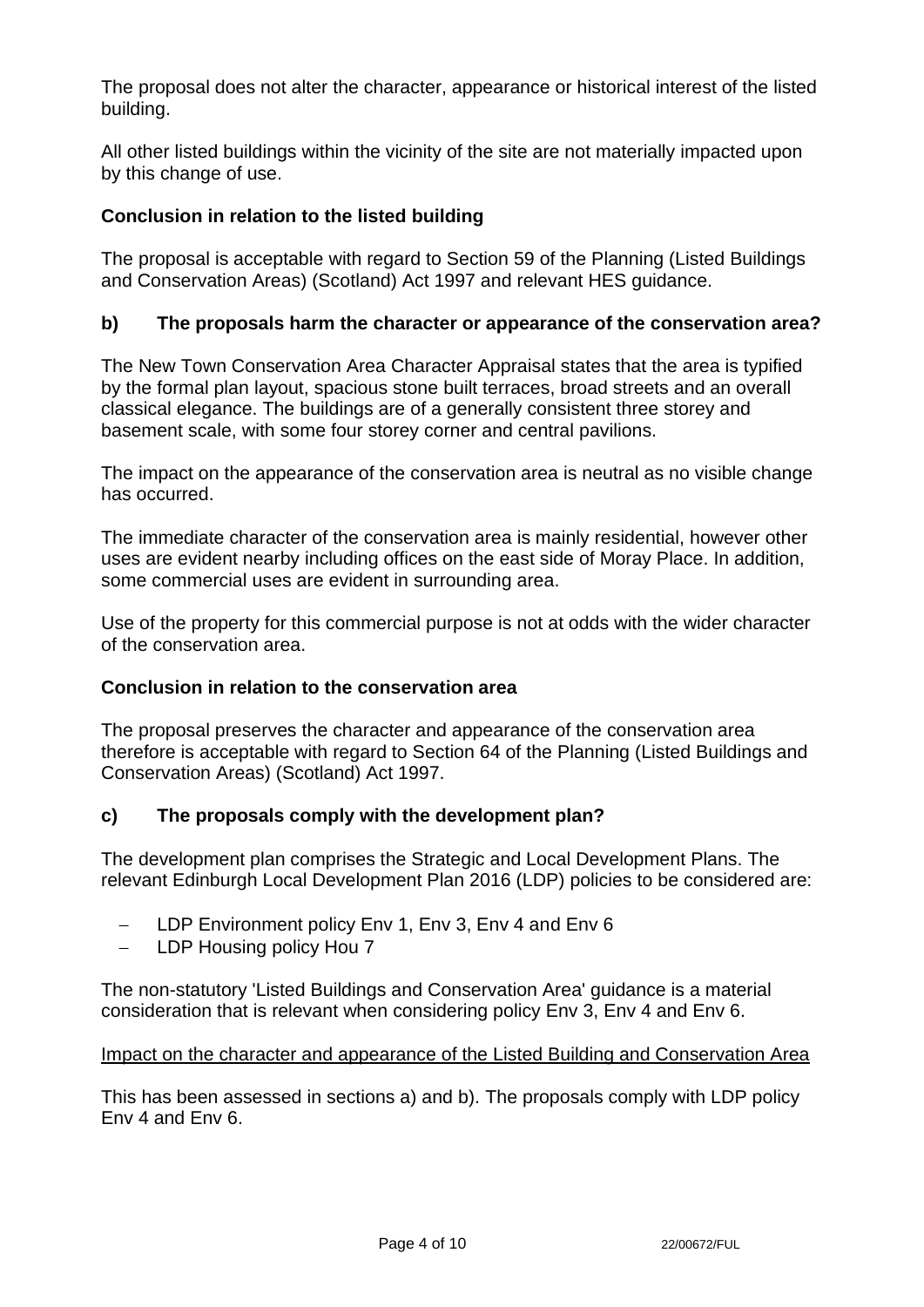### World Heritage Site

LDP policy Env 1 (World Heritage Site) development which would harm the qualities which justified the inscription of the Old and New Towns of Edinburgh as World Heritage Sites or have a detrimental impact on a Site's setting will not be permitted.

As the proposal does not result in any physical change to the property there is no impact on the qualities or inscription of the World Heritage Site or its setting.

### **Principle**

LDP policy Hou 7 (Inappropriate Uses in Residential Areas) states developments, including changes of use which would have a materially detrimental impact on the living conditions of nearby residents, will not be permitted.

Paragraph 220 of the LDP acknowledges that tourism is the biggest source of employment in Edinburgh, providing jobs for over 31,000 people. Whilst there is not a specific LDP policy relating to the jobs created through such uses, the economic benefits are a material planning consideration.

The non-statutory Guidance for Businesses refers to the assessment of a change of use from residential property to short term visitor accommodation having regard to:

- The character of the new use and of the wider area:
- − The size of the property;
- The pattern of activity associated with the use including numbers of occupants, the period of use, issues of noise, disturbance and parking demand; and
- The nature and character of any services provided.

There has been a number of appeal decisions which have helped to assess whether short stay visitor accommodation are acceptable or not. These appeals are material planning considerations. The main determining issues in these cases relate to the following:

- The location of the property and, in particular, whether it is part of a common stair shared by residents. Typically, appeals are successful where the property has its own private access;
- − The frequency of movement and likely disturbance for neighbours, and whether this is likely to be more than a full-time tenant occupying the flat. Generally, the smaller the flat the less likelihood of disturbance to neighbours;
- The impact on the character of the neighbourhood. Again, this often relates to the size of the property and whether anyone renting it for a few days is likely to shop or use local services any differently from a long-term tenant;
- The nature of the locality and whether the property is located within an area of activity such as being on a busy road or near shops and other commercial services. As such, residents would be accustomed to some degree of ambient noise/ disturbance.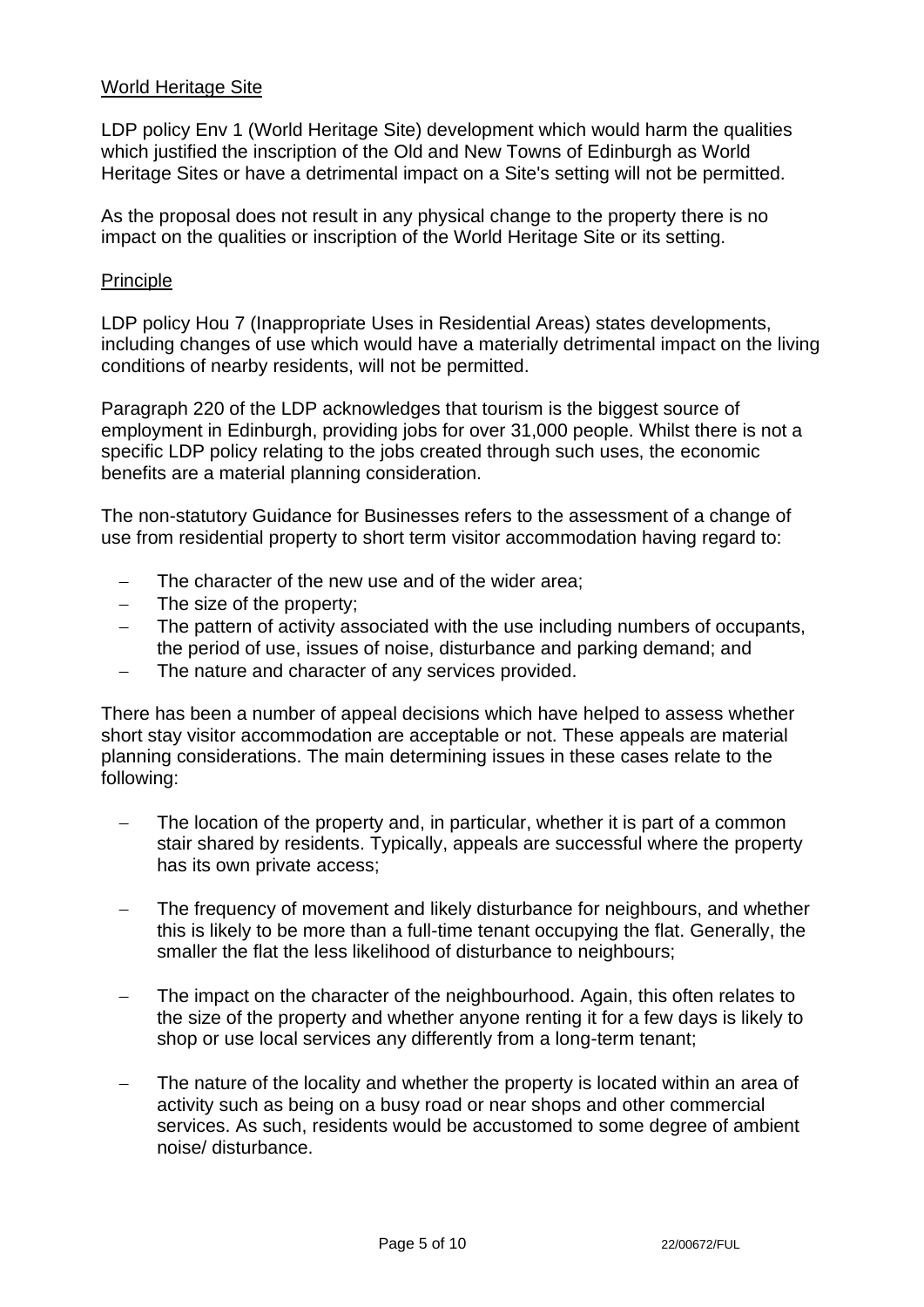These appeals have also found that short stay visitor accommodation units can be acceptable in predominately residential areas.

Application reference 21/04512/FUL for the change of use of basement tenement flat to a short term let, was refused by the Council as the proposed use was considered contrary to LDP policy Hou 7. The reason referred to the potential for high turnover of visitors causing disturbance to residents on a quiet residential street. In addition, that the basement stair was likely to lead to noisy arrivals and departures and transient visitors may have less regard for neighbours' amenity than long standing residents.

The report also referenced the potential for disturbance through use of external amenity space at basement level.

The decision was overturned at appeal (ref: PPA-230-2367) with the reporter commenting on matters including the modest size of property and its external stair, the likely degree that the external space would be used and the surrounding ambient noise.

Each case is assessed on its own merits however it is noted the characteristics of this property are similar to this basement flat at Fingal Place.

The immediate area around the site is mainly residential in character. The property is accessed via a private staircase from street level at Moray Place.

Visitors on arrival and departure would be in some proximity to adjacent flatted properties at ground and basement level.

There is potential for a level of additional noise to be generated from the transient nature of visitors as opposed to longer term residents. Use of the private external staircase may bring some noise from guests transporting luggage on arrival and departure. In addition, the commercial use may result in an increase in comings and goings during evening hours.

However, whilst the area is primarily residential in character the property is located adjacent to a wide, cobbled road which has indirect access to busier city centre streets including Heriot Row and Queen Street. It is considered that current vehicular use along Moray Place would bring a level of existing ambient noise to the area.

Furthermore, the size of the unit is relatively modest, containing one bedroom, dining, kitchen and living area. It is therefore likely to be used by smaller groups such as individuals, couples or small families.

At basement level, the property has access to a private external space to the front. It is located near to residential property windows and use of this space may bring some noise.

However, its size is limited and is tightly enclosed by boundary walls located below street level. In this regard, it is not good quality amenity space and is unlikely to be frequently used by guests in this city centre location; with local access to a range of amenities and large public green space nearby.

In light of the above, it is not anticipated that there would be any material increase in noise from potential use of this space from the lawful residential use.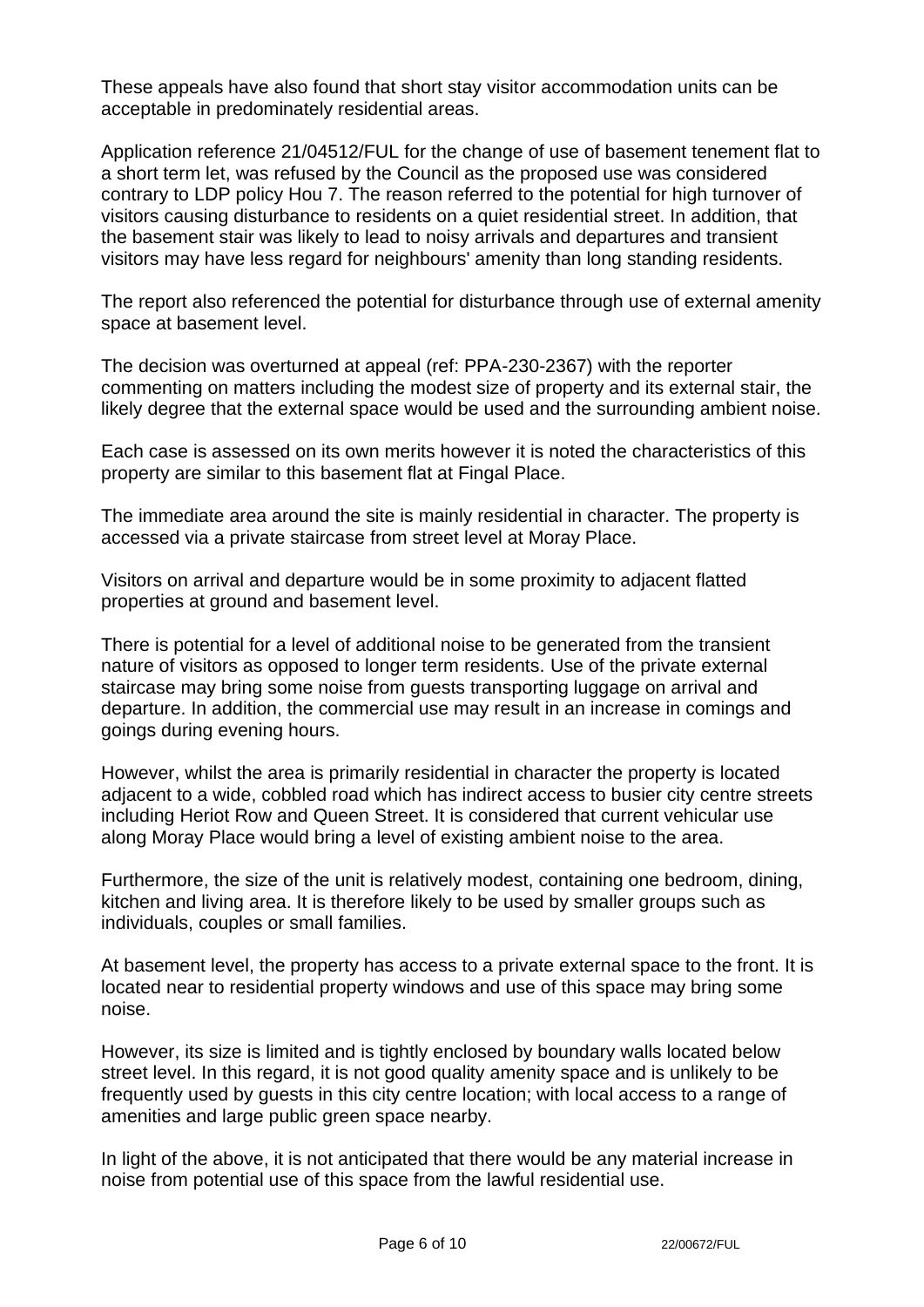In addition, it is noted the submitted planning statement refers to the property being operational as a short term let for over nine years without complaints. Environmental Protection have confirmed they have received no noise complaints in regard to its use.

Given the nature of the locality and the size of the unit, the change of use will not result in an unreasonable impact on residential amenity.

The proposal complies with LDP policy Hou 7.

#### **Transport**

There are no specific parking standards for short-term lets in the Edinburgh Design Guidance (EDG). However, the site is located within Zone 1 in the Edinburgh Design Guidance with good access to public transport. Therefore, the limited car parking provision is appropriate in this accessible location.

There is adequate space within the internal layout of the flat to accommodate cycle provision.

No specific road or pedestrian safety issues will occur as a result.

### **Conclusion in relation to the Development Plan**

The proposal complies with the Local Development Plan.

It does not adversely impact on the architectural character or setting of the listed building. The character and appearance of the conservation area is preserved.

The change of use does not adversely impact on residential amenity. It does not impact on the qualities that justify inscription of the World Heritage Site or its setting.

It is compatible with the character of the area and is located near to sustainable modes of transport.

### **d) There are any other material considerations which must be addressed?**

The following material planning considerations have been identified:

#### SPP - Sustainable development

Scottish Planning Policy (SPP) is a significant material consideration due to the LDP being over 5 years old. Paragraph 28 of SPP gives a presumption in favour of development which contributes to sustainable development. Paragraph 29 outlines the thirteen principles which should guide the assessment of sustainable development.

The proposal protects the character of the historic environment.

It is located near to sustainable modes of transport therefore encourages reduced reliance on car usage.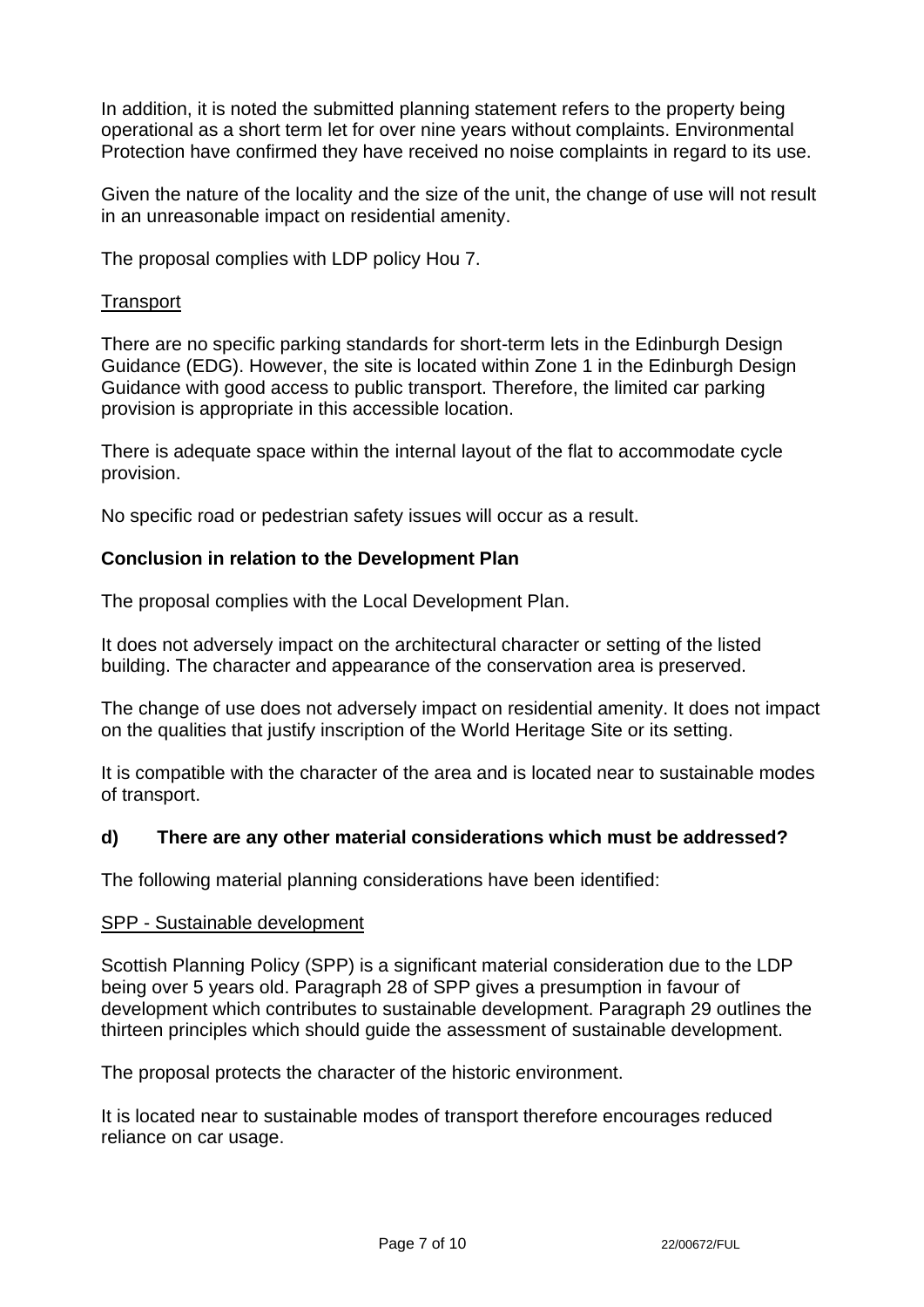It is recognised this commercial use is located in a mainly residential area. However, given the size, characteristics and location of the property the amenity of existing development is not unreasonably affected.

The proposal complies with Paragraph 29 of SPP.

### Emerging policy context

NPF 4 - Draft National Planning Framework 4 has been consulted on but has not yet been adopted. Therefore, little weight can be attached to it as a material consideration in the determination of this application.

While City Plan 2030 represents the settled will of the Council, it has not yet been submitted to Scottish Ministers for examination. As such, little weight can be attached to it as a material consideration in the determination of this application.

### Equalities and human rights

Due regard has been given to section 149 of the Equalities Act 2010. No impacts have been identified.

Consideration has been given to human rights. No impacts have been identified through the assessment and no comments have been received in relation to human rights.

### Public representations

#### *material considerations*

- − -Amenity, use of residential property Addressed in section (b) principle
- − -Impact on community Assessed through considerations on local character and amenity in sections (a) and (b)
- − -Impact on World Heritage Site Addressed in section (b)
- − *non-material considerations*
- − -Over provision of short term lets there is currently no policy restricting use of short term lets therefore this matter is not material.

### **Conclusion in relation to identified material considerations**

The proposal protects the character of the historic environment. It is a sustainable land use, located near to sustainable modes of transport therefore encourages reduced reliance on car usage.

The commercial use of the property is compatible with the character of the wider area and protects the amenity of existing development.

Overall, the proposal complies with the relevant sustainability principles set out in SPP.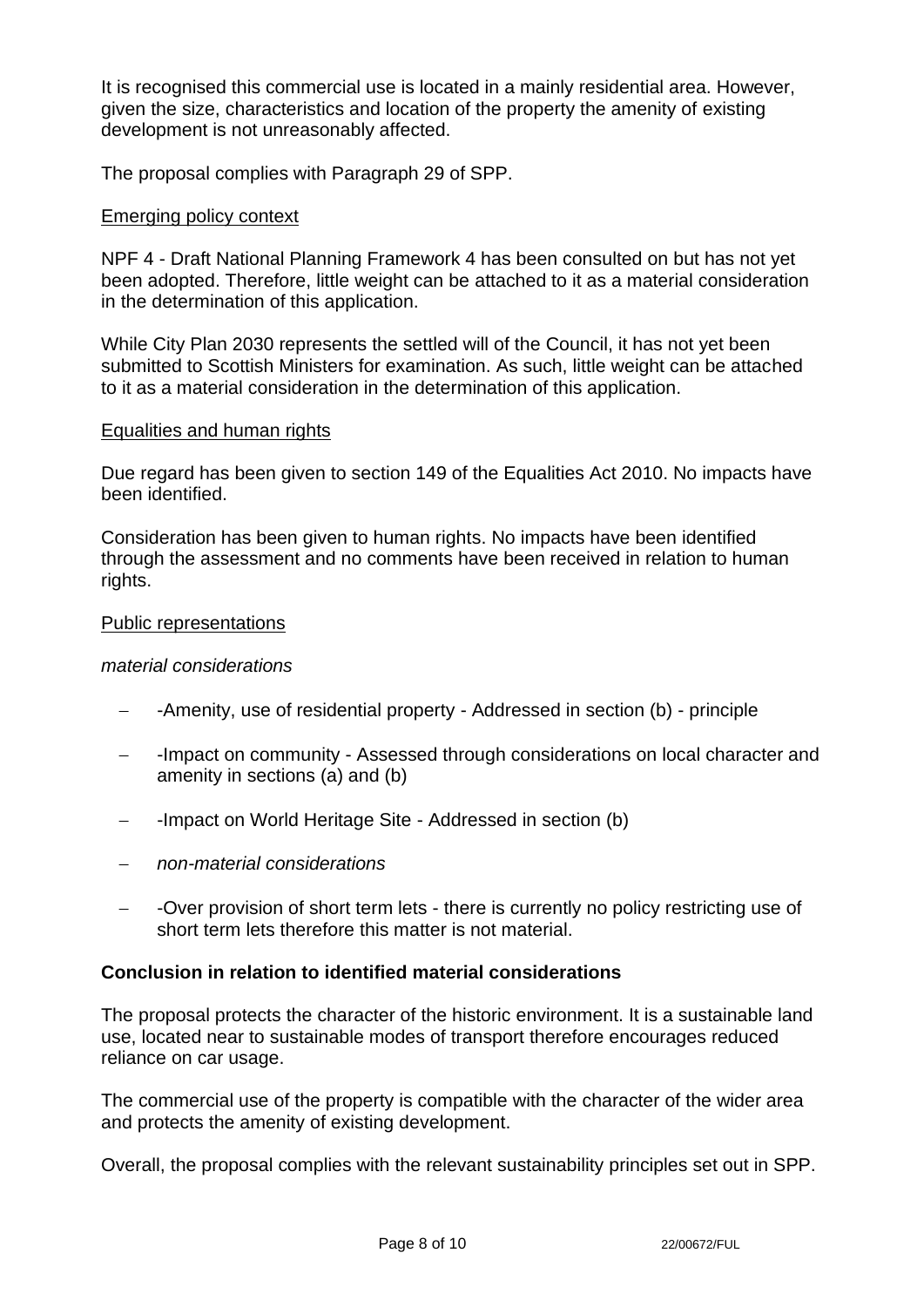### **Overall conclusion**

The proposals do not harm the listed building, its setting and preserve the character and appearance of the conservation area.

The change of use does not adversely impact on residential amenity or harm the qualities that justify the inscription of a World Heritage Site.

It is compatible with the character of the wider area and is located near to sustainable modes of transport.

It is therefore acceptable with regard to Sections 59 and 64 of the Planning (Listed Buildings and Conservation Areas) (Scotland) Act 1997 and it is in accordance with the development plan.

There are no material considerations which indicate that the proposal should be refused. Therefore, the recommendation is to grant planning permission.

## **Section C - Conditions/Reasons/Informatives**

The recommendation is subject to the following:

### **Background Reading/External References**

To view details of the application go to the [Planning Portal](https://citydev-portal.edinburgh.gov.uk/idoxpa-web/applicationDetails.do?activeTab=summary&keyVal=R7AD2NEWHMK00)

**Further Information -** [Local Development Plan](https://www.edinburgh.gov.uk/local-development-plan-guidance-1/edinburgh-local-development-plan/1)

### **Date Registered: 14 February 2022**

### **Drawing Numbers/Scheme**

01-02

Scheme 1

### **David Givan Chief Planning Officer PLACE The City of Edinburgh Council**

Contact: Lewis McWilliam, Planning Officer E-mail:lewis.mcwilliam@edinburgh.gov.uk

Appendix 1

### **Summary of Consultation Responses**

No consultations undertaken.